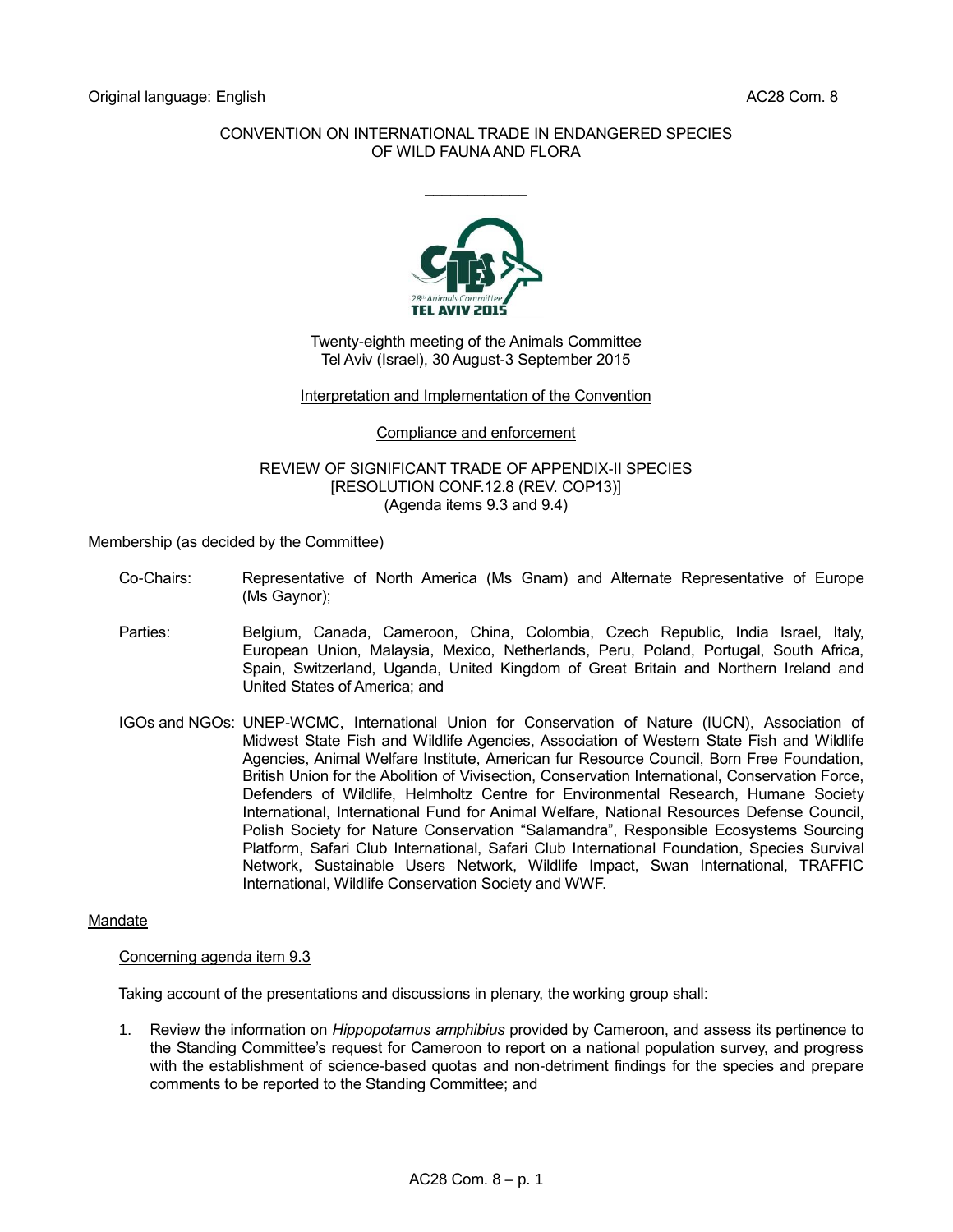2. Review the information provided by Cambodia and Viet Nam regarding *Macaca fascicularis*, and provided orally by Peru regarding *Podocnemis unifilis*, in response to recommendations formulated by the Animals Committee at its 27th meeting, and formulate its findings and recommendations for consideration in the context of the implementation of paragraph q) of Resolution Conf. 12.8 (Rev. CoP13).

#### Concerning agenda item 9.4

- 3. For the 20 taxa selected by the Animals Committee for its review of Significant Trade following CoP16, the working group shall:
	- a) In accordance with paragraph f) of Resolution Conf. 12.8 (Rev. CoP13), review the available information presented in document AC28 Doc. 9.4 (Rev. 2) and the responses from affected range States (which will be made available by the Secretariat to the working group); and
	- b) If satisfied that Article IV, paragraph 2 (a), 3 or 6 (a), is correctly implemented, recommend to the Animals Committee to eliminate the species from the review with respect to the range States concerned.

#### Recommendations

## *Concerning agenda item 9.3*

#### *Hippopotamus amphibious*

- 1. With regard to *Hippopotamus amphibious* from Cameroon the Working Group thanked Cameroon for their oral submission and recommend that they submit the information presented in written form to the Animals Committee before the 30<sup>th</sup> of September, which will allow the Animals Committee to assess the additional information in time for the deadline for submission of documents for the next meeting of the Standing Committee.
- 2. In the absence of the written submission from Cameroon, the Working Group recommends that the Animals Committee inform the Standing Committee that Cameroon has not met the recommendations of the Standing Committee and has not demonstrated that Article IV paragraph 2 (a), 3 or 6(a) is being correctly implemented. Consequently it is recommended that the species/country combination should be continue to be retained within the review and there should be no increase in the quota.

## *Macaca fascicularis / Cambodia and Vietnam*

- 1. With regard to Cambodia, the Working Group recommends that the Animals Committee inform the Standing Committee that the recommendations formulated for this species/country by the Animals Committee at its  $27<sup>th</sup>$  meeting have not been implemented and that the species/country should be maintained within the review.
- 2. In particular, concerns were raised in relation to the lack of recent population studies, the status of the current ban on harvest of wild specimens and the limitations of the current tagging and tracking system used to distinguish between wild and captive-bred specimens.
- 3. The Working Group recommends that the Secretariat send a letter to Cambodia seeking clarification on the status and legal basis of the current ban on the taking of wild specimens for use in captive breeding operations. Should it be confirmed that the ban will not remain in place following October 2015 when it is due to expire, the following information should be requested: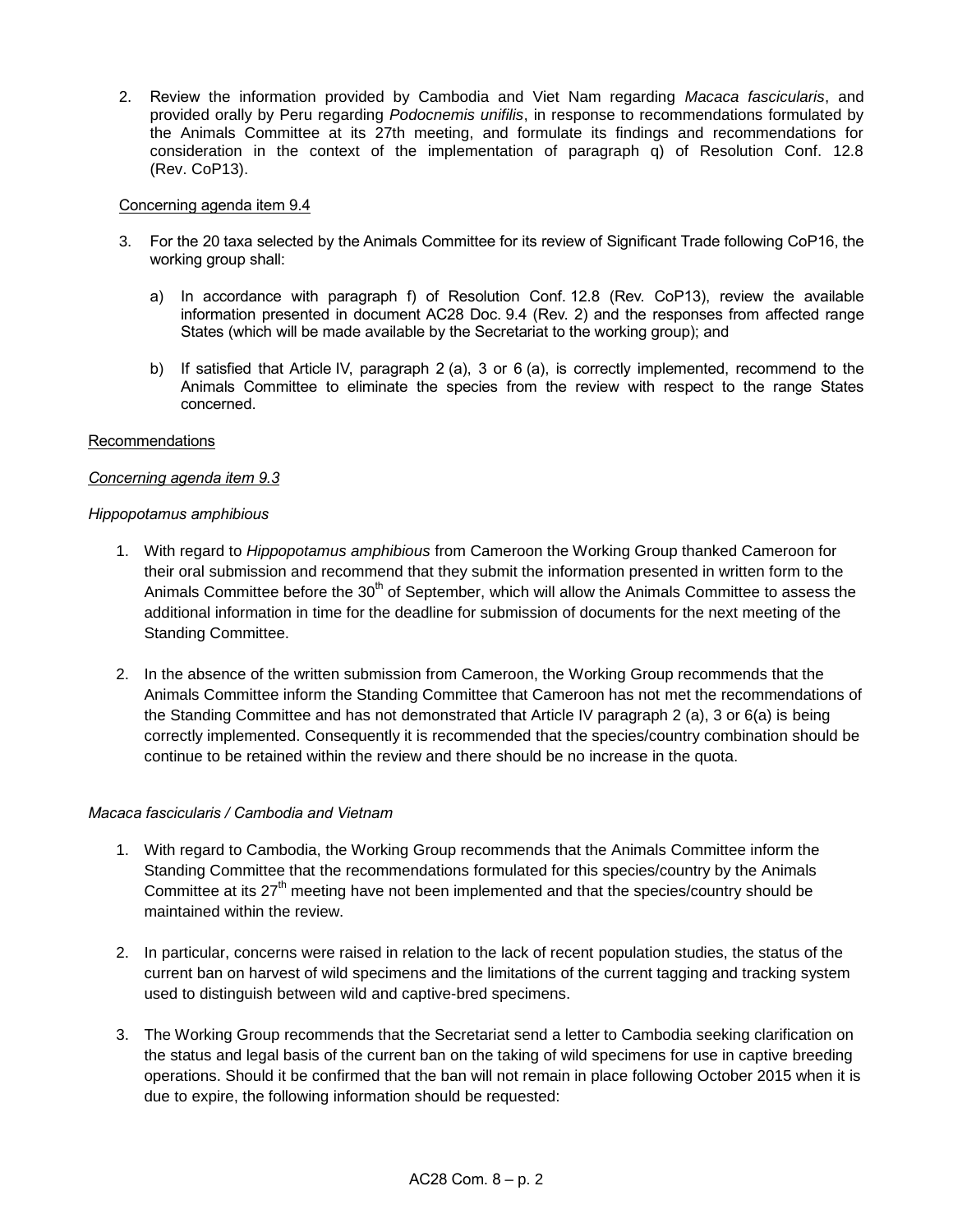- a. Current population size and conservation status, including the methodologies used to determine these
- b. The effect of the removal of the ban on future management of the captive breeding facilities
- 4. In addition, in response to the request from Cambodia for assistance from the Animals Committee, the Working Group recommends that the Secretariat send a letter to Cambodia asking them to identify their specific needs and problems in terms of managing this species and the captive breeding facilities for this species.
- 5. With regard to Viet Nam, the Working Group recommends that the Animals Committee inform the Standing Committee that the recommendations formulated for this species/country by the Animals Committee at its  $27<sup>th</sup>$  meeting have been implemented and that Viet Nam be deleted from the review for this species.
- 6. The Working Group noted the concerns raised in relation to high levels of illegal trade in the species, particularly between Cambodia and Viet Nam, and recommends that the Animals Committee bring these concerns to the attention of the Standing Committee for further consideration.

# *Podocnemis unifilis:*

- 1. With regard to *Podocnemis unifilis* from Peru, the Working Group recommends that the Animals Committee inform the Standing Committee that the recommendations as formulated at AC27 have been implemented and that Peru be removed from the review of significant trade for this species.
- 2. The WG congratulated Peru on the work carried out in conserving this species and consider the management *of Podocnemis unifilis* in Peru as a good example of sustainable use and community involvement.

## *Concerning agenda item 9.4*

- 1. In accordance with paragraph f) of Resolution Conf. 12.8 (Rev CoP13), the Working Group reviewed the information available in AC28 Doc. 9.4 (Rev 2) and responses from range States to assess if Article IV, paragraph 2(a), 3 or 6 (a) is correctly implemented. Based on the responses received and information provided by members of the WG, the WG made a series of recommendations to the AC to retain or remove species/country combinations from the review. These recommendations are summarized in the Table in Annex A.
- 2. The working group noted with some concern the poor response rate from range States to the consultation letter from the Secretariat and the effect this had on their ability to evaluate the species in the Significant Trade Review process. The group expressed the hope that the Advisory Working Group for the evaluation of the Review of Significant Trade will suggest ways to improve the response rate. It was further noted that to improve transparency it may be necessary in future to provide a justification for the elimination of a species/country combination from the review.
- 3. The Working Group recommends that, with regard to *Ursus maritimus*, Canada be encouraged to apply a cautious approach in relation to the management of sub-populations that are assessed as declining or data deficient (uncertain).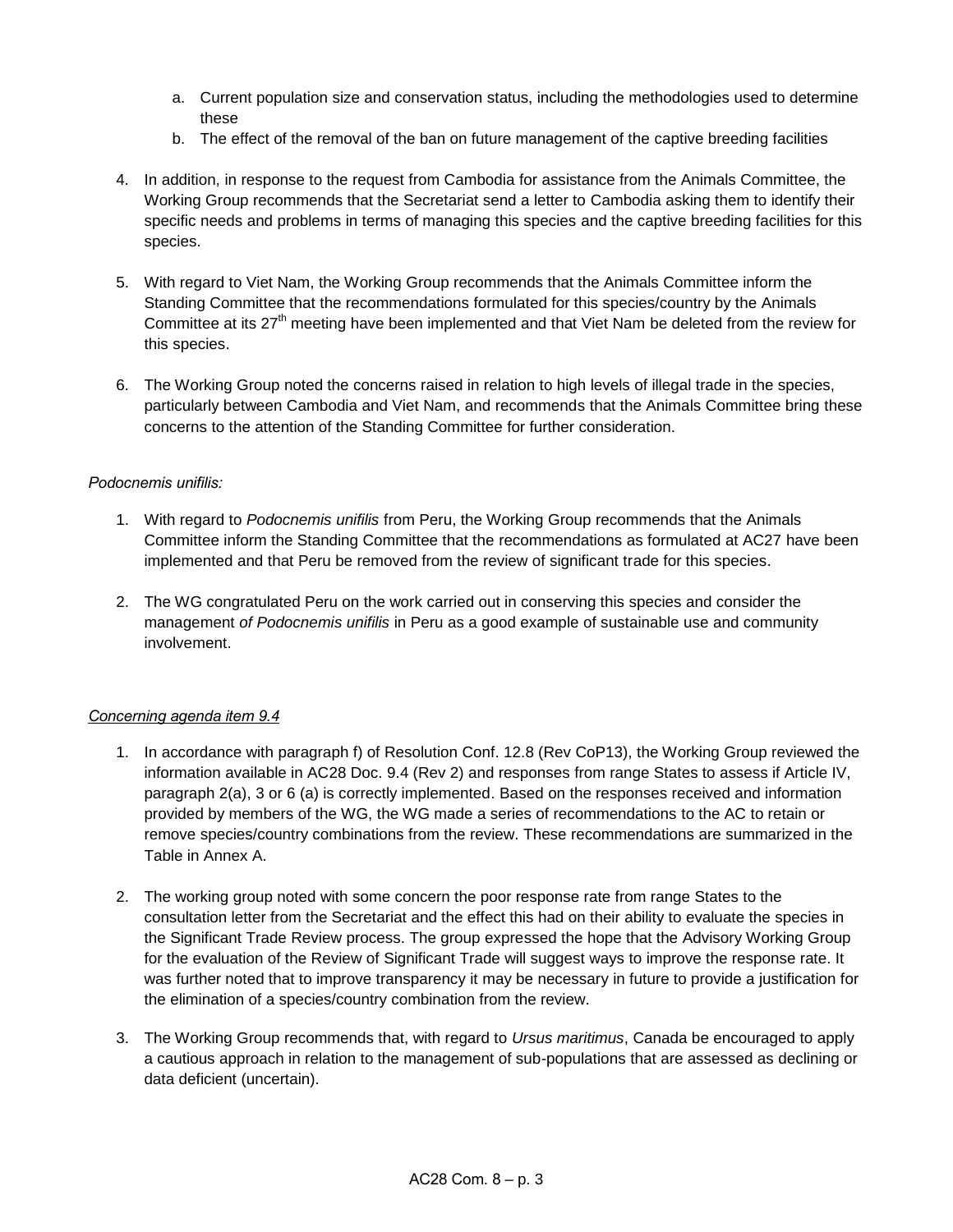- 4. In the case of *Uromastyx ornata*, the working group noted that there is no reported trade from any of the range States. Therefore, it is recommended that this species be deleted from the review process. However, trade has been reported from a number of non-range States (notably Jordan, Sudan and Syrian Arab Republic). As this is identified as an issue that is not related to the implementation of Article IV, the WG recommends that the AC bring this issue to the attention of the Standing Committee.
- 5. In the case of both *Manis gigantea* and *M. tricuspis*, the United Republic of Tanzania was the only range State that provided a response, and since this range State prohibits trade in these species, the working group recommends removing Tanzania from the review for these two pangolin species. The working group brought attention to concerns raised at the First Pangolin Range States Meeting in June, 2015, about the lack of robust biological information on African pangolin species and increasing levels of international trade in these species. In light of the large number of range States that did not respond and concerned that the WCMC CITES trade database do not reflect trade for the most recent years, and that significant trade could be occurring undetected now or in the future, the working group recommends that the AC retain in the review all other range States for *M. gigantea* and *M. tricuspis* that do not fully protect these species through national legislation prohibiting their export. To assist this selection process, the working group recommends that the AC consult with UNEP-WCMC and the IUCN Pangolin Specialist Group to identify those range States that do not prohibit trade through national legislation and require a more detailed review.
- 6. The working group noted the concerns raised in Myanmar's response concerning illegal trade in *Ophiophagus hannah* from Myanmar, and since this is an issue not related to the implementation of Article IV, the working group recommends that the AC refer this issue to the Standing Committee.
- 7. The working group noted the issues Brazil raised in its response concerning likely errors in trade records of *Hippocampus erectus* due to species identification/taxonomic challenges, and since this may not be an issue related to implementation of Article IV, the working group recommends the AC bringing these issues to the Standing Committee.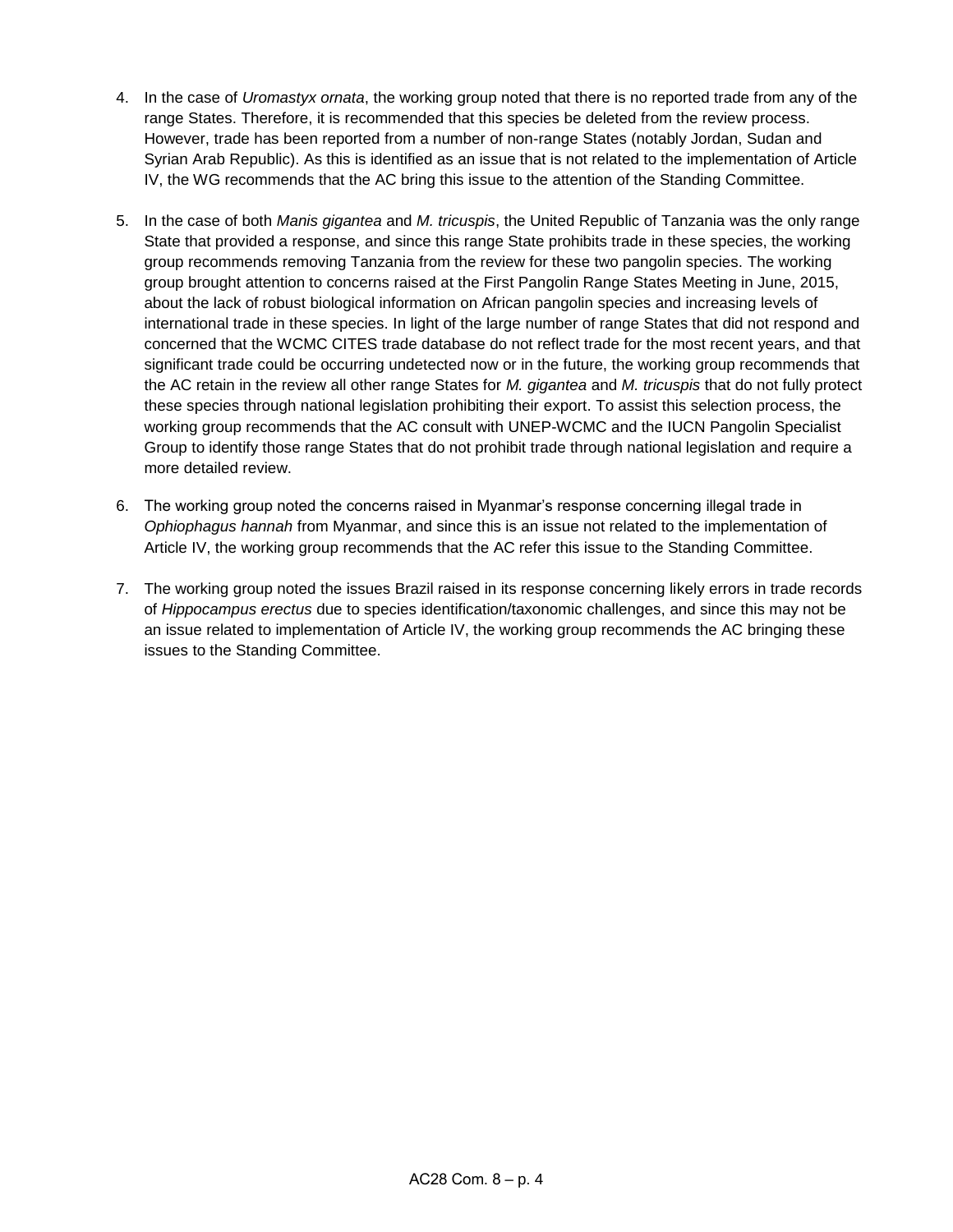## **Annex A**

The Working Group recommends that the following species-range State combinations be retained/deleted from the review. Where "all range States" is indicated this refers to the list of range States for the relevant species presented in AC28 Doc. 9.4 (Rev 2):

| <b>Species Name</b> | Range States to be retained                                                                                                                                                                                                                                                                                                                                                                                                                                                                                                                                                        | Range States to be deleted                                                                                                                                                                                                                                         |
|---------------------|------------------------------------------------------------------------------------------------------------------------------------------------------------------------------------------------------------------------------------------------------------------------------------------------------------------------------------------------------------------------------------------------------------------------------------------------------------------------------------------------------------------------------------------------------------------------------------|--------------------------------------------------------------------------------------------------------------------------------------------------------------------------------------------------------------------------------------------------------------------|
| Tayassu pecari      |                                                                                                                                                                                                                                                                                                                                                                                                                                                                                                                                                                                    | All range States                                                                                                                                                                                                                                                   |
| Ursus maritimus     |                                                                                                                                                                                                                                                                                                                                                                                                                                                                                                                                                                                    | All range States                                                                                                                                                                                                                                                   |
| Manis gigantea      | All the range States below, except<br>those that prohibit the species'<br>export by national legislation, as<br>identified by the AC:<br>Angola, Benin (uncertain), Burkina<br>Faso, Burundi (uncertain), Cameroon,<br>Central African Republic (uncertain),<br>Chad, Congo, Côte d'Ivoire (uncertain),<br>Democratic Republic of the Congo,<br>Equatorial Guinea, Gabon, Ghana,<br>Guinea, Guinea Bissau (uncertain),<br>Kenya, Liberia, Mali, Mauritania<br>(uncertain), Niger, Nigeria (uncertain),<br>Rwanda, Senegal, Sierra Leone, South<br>Sudan (uncertain), Togo, Uganda, | Republic of Tanzania (distribution<br>uncertain)                                                                                                                                                                                                                   |
| Manis tricuspis     | All the range States below, except<br>those that prohibit the species'<br>export by national legislation, as<br>identified by the AC:<br>Angola, Benin, Burkina Faso<br>(uncertain), Cameroon, Central African<br>Republic (uncertain), Congo, Côte<br>d'Ivoire, Democratic Republic of the<br>Congo, Equatorial Guinea, Gabon,<br>Gambia, Ghana, Guinea, Guinea<br>Bissau (uncertain), Kenya, Liberia, Mali,<br>Nigeria, Rwanda, Senegal (uncertain),<br>Sierra Leone, South Sudan, Togo,<br>Uganda, Zambia                                                                       | Republic of Tanzania (distribution<br>uncertain)                                                                                                                                                                                                                   |
| Amazona festiva     | Guyana                                                                                                                                                                                                                                                                                                                                                                                                                                                                                                                                                                             | Colombia, Brazil, Ecuador, Peru,<br>Venezuela (Bolivarian Republic of)                                                                                                                                                                                             |
| Uromastyx ornata    |                                                                                                                                                                                                                                                                                                                                                                                                                                                                                                                                                                                    | All range States                                                                                                                                                                                                                                                   |
| Uromastyx aegyptia  | Jordan, Syrian Arab Republic                                                                                                                                                                                                                                                                                                                                                                                                                                                                                                                                                       | Bahrain, Egypt, Iran (Islamic Republic<br>of), Iraq, Israel, Kuwait, Oman, Qatar,<br>Saudi Arabia, United Arab Emirates,<br>Yemen                                                                                                                                  |
| Trioceros montium   | Cameroon                                                                                                                                                                                                                                                                                                                                                                                                                                                                                                                                                                           |                                                                                                                                                                                                                                                                    |
| Varanus ornatus     | <b>Togo</b>                                                                                                                                                                                                                                                                                                                                                                                                                                                                                                                                                                        | Angola, Benin, Cameroon, Central<br>African Republic, Chad, Congo, Côte<br>d'Ivoire, Democratic Republic of the<br>Congo, Equatorial Guinea, Gabon,<br>Gambia, Ghana, Guinea, Guinea<br>Bissau, Liberia, Nigeria, Sao Tome and<br>Principe, Senegal, Sierra Leone, |